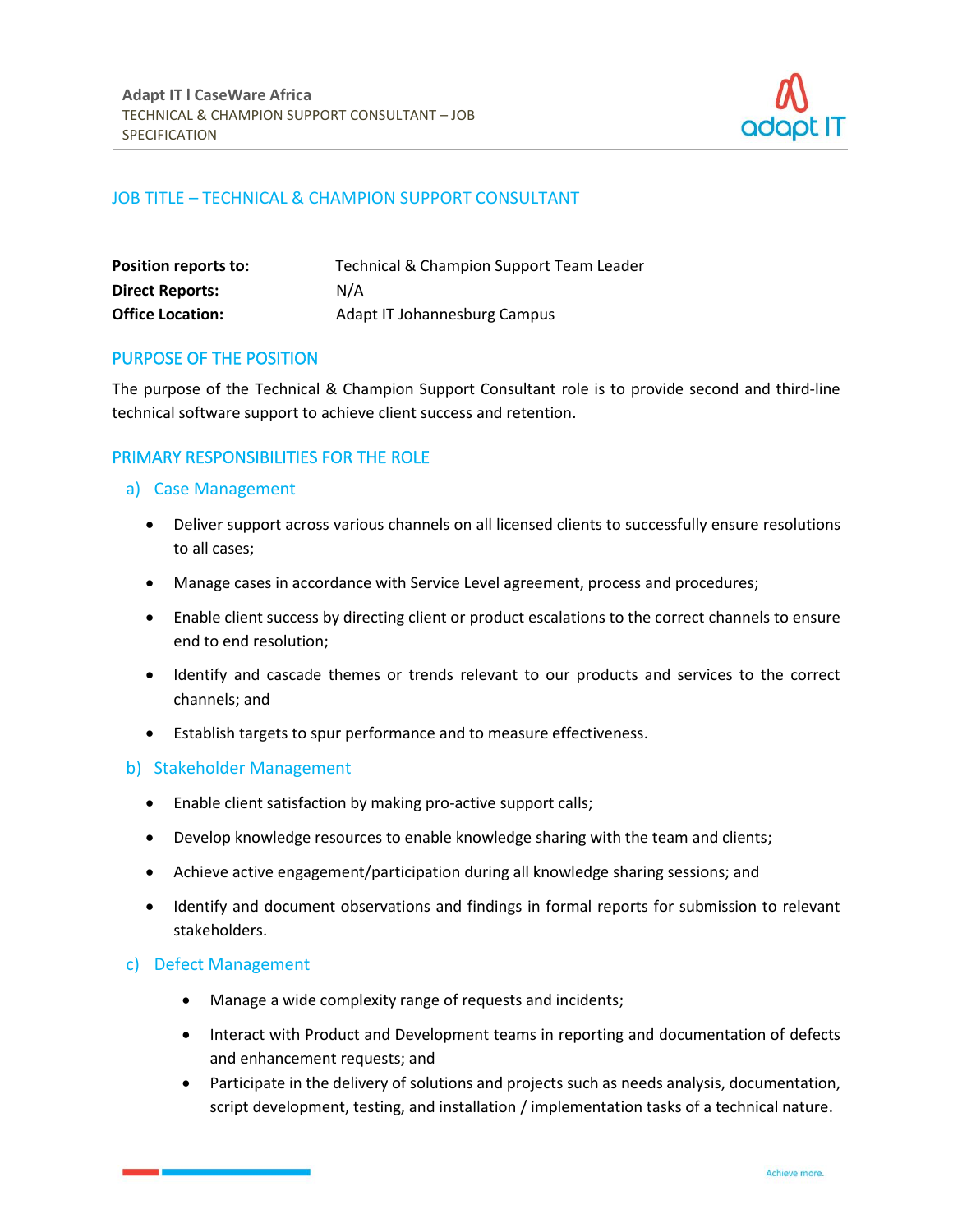

# d) Product & Service

- Oversee complete resolutions on all reported cases for the relevant products; and
- Partner with Product and development teams to assist with testing operations and releasing of relevant products.

# **QUALIFICATION AND EXPERIENCE REQUIREMENTS**

- Post-Matric qualification. Completed BCom Accounting / Information Technology degree (Minimum NQF Level 6).
- Excellent academic achievements within the specified qualification (Please note that academic transcripts will be requested).
- A minimum of 18 months in a software support or a software technical support role.
- Experience with CRM systems (Salesforce.com an advantage).
- Support methodology training (ITIL, 6 Sigma) a plus;
- CaseWare Working Papers Experience.

### DESIRED SKILLS AND QUALITIES

#### **KNOWLEDGE**

- Good understanding of auditing and financial environment and processes.
- Highly computer literate with an interest in Software and IT.
- Demonstrated skill and experience with VB and/or VB script, or similar.
- Experience troubleshooting Client Server and Web Client applications.
- Understanding of database platforms, data analysis and retrieval.
- Basic understanding of load and performance testing.

#### **SKILLS**

- Technical troubleshooting and problem-solving skills.
- Communication skills (verbal and written).
- Microsoft Office.

### **ATTRIBUTES**

- a) Personal Attributes and Qualities
- Focused, customer and results oriented, driven by excellence.
- Effective communicator at all levels.